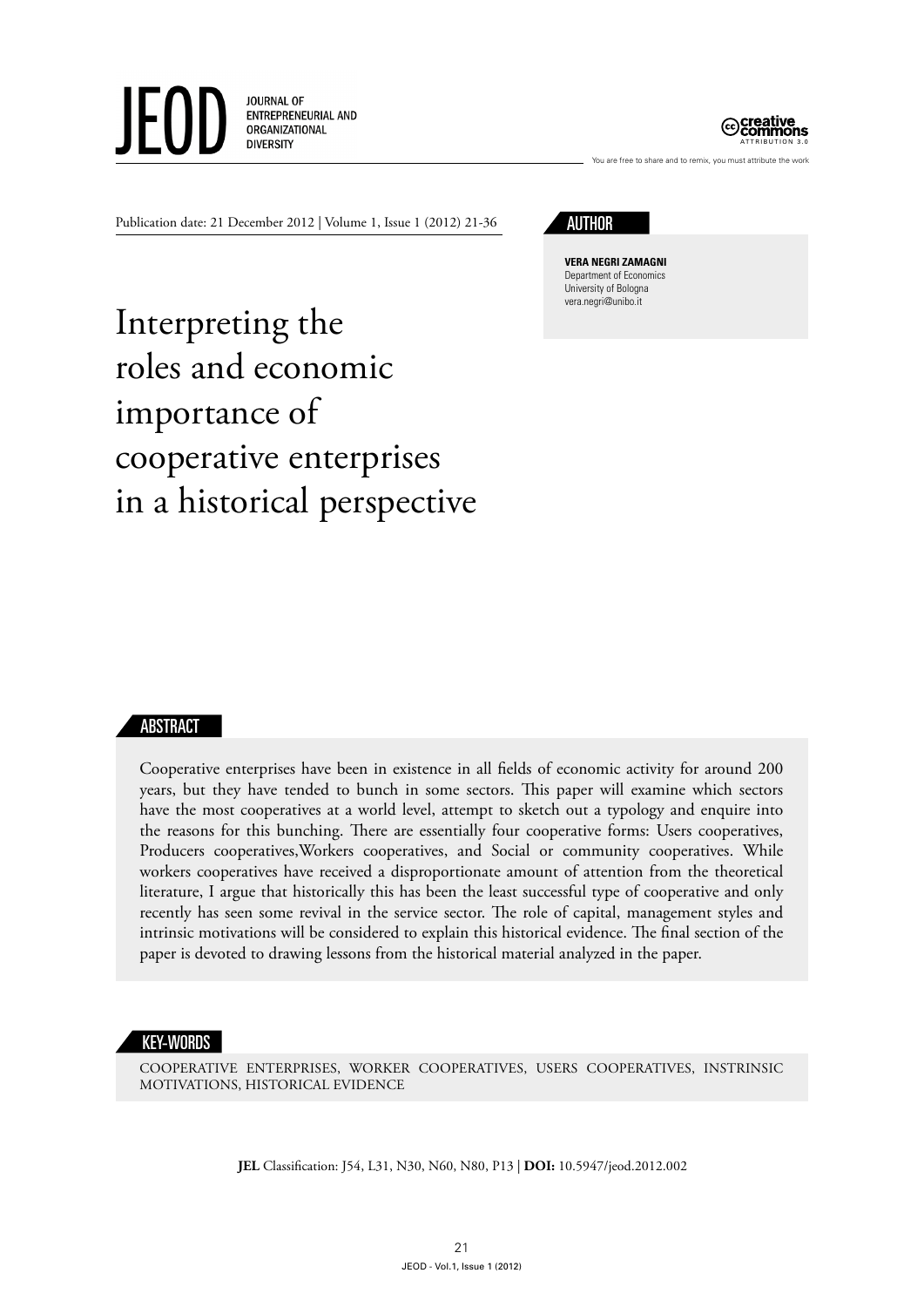# **1. Introduction**

Cooperative enterprises have been in existence in all fields of economic activity for around 200 years, but they have tended to bunch in some sectors. This paper will examine which sectors have the most cooperatives at a world level, attempt to sketch out a typology and enquire into the reasons for this bunching. There are essentially four cooperative forms:

- **· Users** cooperatives, created to minimize intermediate costs and give a voice to consumers.
- **· Producers** cooperatives, through which producers increase their market power, contrasting monopsonies and internalizing the profits to be reaped from processing their products.
- **· Workers** cooperatives, where workers self-manage their business.
- **· Social or community** cooperatives, with a multi-stakeholder form.

While workers cooperatives have received a disproportionate amount of attention from the theoretical literature, I argue that historically this has been the least successful type of cooperative and only recently has seen some revival in the service sector. The role of capital, management styles and intrinsic motivations will be considered to explain this historical evidence. The final section of the paper is devoted to drawing lessons from the historical material analyzed in the paper.

## **2. Why the cooperative form of enterprise arrived so late**

The cooperative form of enterprise has been the last to come into existence, after the civil and capitalist forms. Until the birth of the civil form of enterprise in the Middle Ages, economic activities had been conducted on a personal basis, by farmers, merchants, shopkeepers, artisans and moneylenders who carried out their business in premises inside or near to their house, occasionally using public spaces for gatherings, markets, fairs and other dealings. The first large enterprise not belonging to individuals was the hospital, created in the early Middle Ages to accommodate people in difficulty (the ill, old, handicapped or destitute). The hospital was a big business, not only because it had to care for a large number of people, but also because it had to manage capital (often made up of real estate, buildings to be administered and fields to be cultivated) which it used to cover the expenses of treating residents and paying wages to all the service personnel. The capital for civil enterprises was donated by wealthy people and the business was run on a not-for-profit basis, but using sophisticated accounting techniques. Many other civil enterprises subsequently developed (pawn banks, conservatories, academies, universities, libraries).

Meanwhile, through the *commenda*, introduced in Venice in the 12th century, a larger number of capital providers could participate in an individual business, receiving remuneration on the basis of the capital supplied. This was the antecedent of the joint stock company. The first large examples were the Dutch and English commercial companies at the beginning of the 17th century. With the creation of stock exchanges, it became easy to buy and sell stocks, so speculation expanded and the joint stock company became the established form of enterprise – the capitalist enterprise – which could easily gather enough capital to meet the high requirements of new industrial plants and transportation equipment. As the shareholders generally did not work in the companies they financed, their only aim was the maximization of distributed profits and managers were instructed to run the business to this end by a board elected by the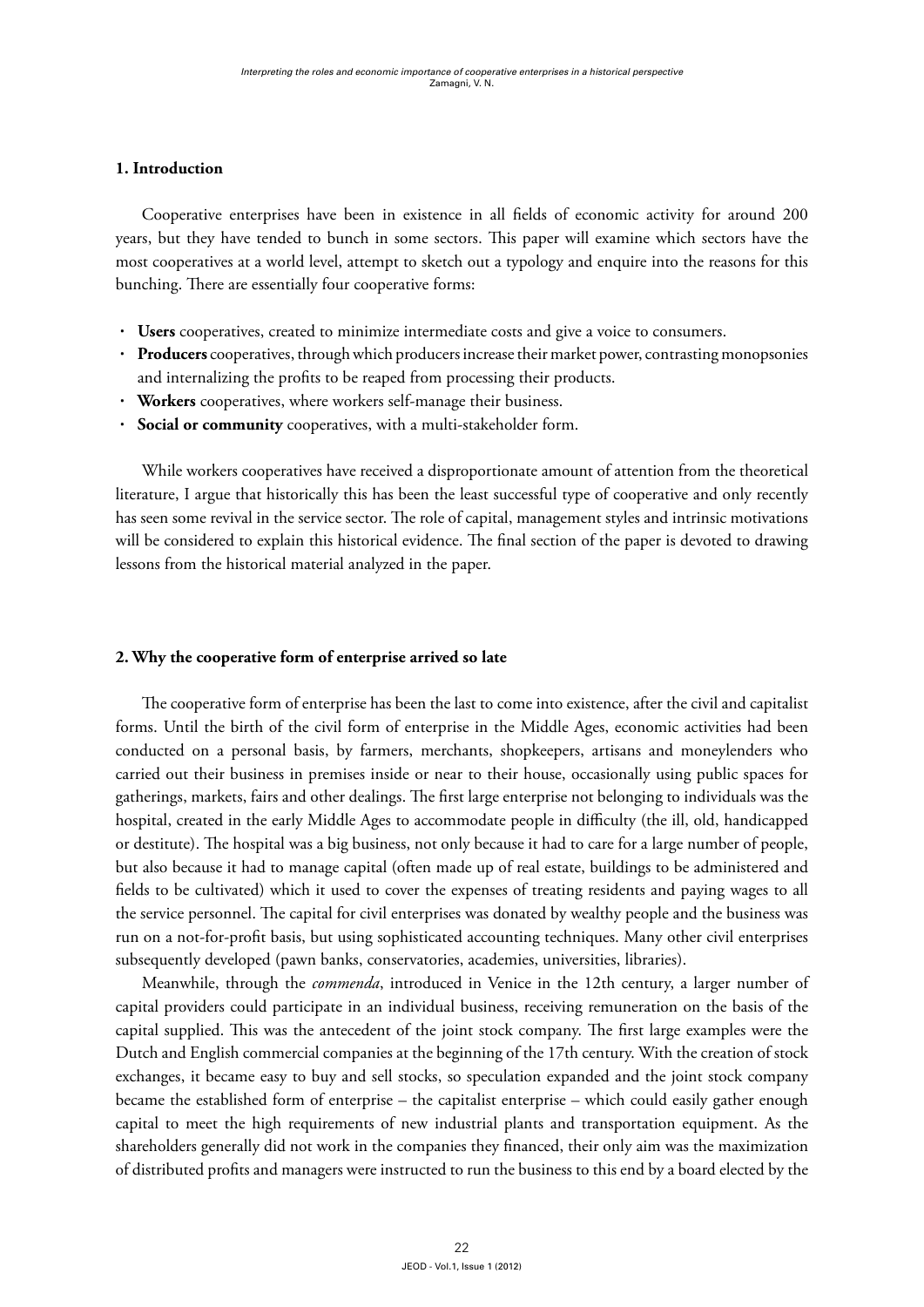shareholders. The capitalist enterprise is an enterprise which minimizes all costs in order to hand the largest possible profit over to capital owners. In a world in which capital was scarce and badly needed to fund investment in commerce and industry, it is understandable that those who had it could impose this tough condition on the one side to workers, who would otherwise remain unemployed or be forced to work in the backward sectors of the economy where their lot was no better, and on the other side to consumers, who had no alternative but to buy from the local shops, or to borrowers, who had to accept the conditions imposed by bankers.

This was the context which prompted a reaction from people who did not accept being at the mercy of capitalists and wanted to provide different conditions for their economic activity. These people "invented" a third type of enterprise, the cooperative form. Cooperatives differ from civil enterprises because capital is not donated, but advanced by members who are granted some remuneration, though minimal; they also differ from capitalist enterprises, because capital is not given a key role in the company and the surplus produced is distributed to members in correspondence to their activity within the cooperative. Cooperative enterprises were created in all economic fields and countries and responded to different approaches. We can classify cooperatives according to the different positions and roles of members:

- *1. Users cooperatives.* This type of cooperative is created by people who use their cooperative's product or service and can be found in the **retail, utilities, credit, insurance and housing sectors**. Members appoint managers to organize the business on their behalf, using dependent workers. Capital is advanced by members, who need not make a large individual contribution, as there are generally very large numbers of them. They can get the goods and services at the best price, avoiding costly intermediaries, as well as receiving the surplus in the form of a rebate. In addition, these cooperatives can carry out specific campaigns that focus on the specific priorities of members (fair trade, clean environment, microcredit, co-housing etc.).
- *2. Producers cooperatives.* This type of cooperative is formed by members who have their own private company in which they produce something that is then conferred to a cooperative, which is in charge of buying inputs, marketing and often processing the output. The best example is given by farmers' cooperatives, which increase the market power of farmers by opposing monopsonies and internalize the profits produced by processing the produce in cooperative-owned dairies, wineries, oil mills, canneries etc., though they are often incorporated as joint stock companies. Retailer cooperatives are a special version of producers cooperatives. Originally, retailers maintained their direct activity as shopkeepers (as farmers do), but cooperated on wholesale purchases and many other services. When hypermarkets appeared, however, retailer cooperatives became a rather blurred type of cooperative, because retailers shared a capital stake in hypermarkets, and some of them gave up their shopkeeping activity altogether.
- *3. Workers cooperatives.* These are cooperatives self-managed by those who work in them, who also advance the required capital. This type of cooperative has received a great deal of attention from the economic literature, starting with John Stuart Mill, because it is democratically run and offers a direct contrast to the capitalist form of enterprise.
- *4. Social or community* cooperatives. It has taken a long time for this type of cooperative to be officially recognized by ICA; only in the 1990s did it add a seventh principle of external mutuality to the already existing principles. They remain a special type of cooperative, combining workers and users of social services, and can include voluntary work. They are generally run by a multi-stakeholder board.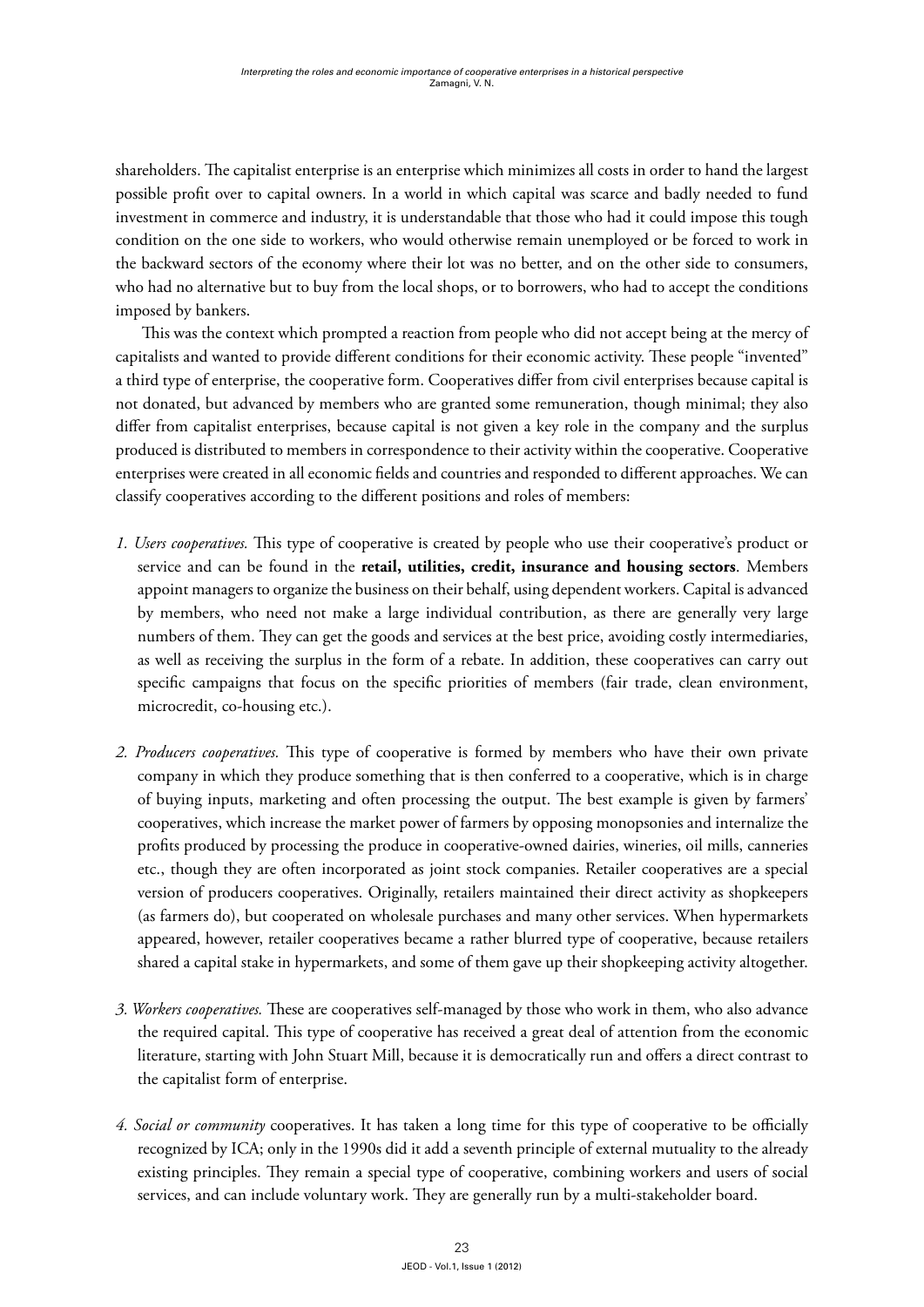The interesting questions to ask now are the following: 1) what types of cooperative have historically been more successful and why? 2) which countries have developed more cooperatives and why? I will mostly deal with the first question, but indirectly I will also be concerned with the second, which will be addressed in the conclusions.

### **2. What type of cooperative enterprise has historically been more successful?**

#### *2.1 Users cooperatives*

There is little doubt that the most successful type of cooperative enterprise is the **users** cooperative: credit and insurance, retail and wholesale trade, housing and utilities are the most widespread activities practiced by this type of cooperative. The advantage lies in cutting intermediate costs and making the service concerned available to small and scattered users at the best possible conditions, responding to the needs and preferences of users, rather than to the profit-maximizing desires of capital owners. Capital can be collected by multiplying the number of members of such cooperatives, which can easily reach the tens or hundreds of thousands. Additional capital can be made available through member loans.

Let us first consider **credit** cooperatives, which are easily illustrated, because of all the fields in which cooperatives are present, finance is by far the best researched. There were 3,874 cooperative banks in the European Union in 2010, with 66,000 branches, 777,000 employees, 50 million members (10% of the population), 181 million clients, €5,647 billion of assets and an average market share of 20% (Boscia, Carretta, Schwizer, 2010)<sup>1</sup>. Their comparative importance in European countries can be seen in Table 1. As is well known, credit cooperatives started in Germany in the 1840s, both in the countryside (Raiffeisen) and cities (Schultze-Delitzsch); as time passed, major groups were also formed outside Germany, in France, the Netherlands, Finland, Austria, Italy and Switzerland.

Outside Europe the diffusion of credit unions in the developed world is also substantial, particularly in the United States as well as in Canada. In the United States in 2009, there were 7,600 credit unions, spread across all states, with US\$911 billion of assets and 92 million members (a third of the total population). Their market share can be estimated at around 6 or 7%2 . In Canada, there were 877 credit unions (including the Caisses Populaires) in 2010, with C\$256 billion (US\$265 billion) of assets (around 20% of market share) and 11 million members (35% of the total population) (McPherson, 2009)<sup>3</sup>. It can be noted that in the United States there are high numbers of credit union members, because they mostly grant mortgages and back the credit cards of families, while in Europe the members are generally local businesspeople, artisans and farmers, who support their investments through their cooperative banks.

Credit cooperatives are therefore more capitalized in Europe and play a very important role in financing SMEs. The diffusion of credit cooperatives in developing countries must also be acknowledged. The IMF has recently become very interested in cooperative banks, not only because they can be helpful in developing countries, but also because they have shown a high resilience to the recent crisis in developed

<sup>&</sup>lt;sup>1</sup> Figures come from the European Association of Co-operative Banks ([www.eurocoopbanks.coop\)](http://www.eurocoopbanks.coop).

<sup>2</sup> Figures from [www.cuna.org](http://www.cuna.org).

<sup>3</sup> Figures come from Credit Union Central of Canada and include affiliated and non-affiliated banks [\(www.cucentral.ca](http://www.cucentral.ca)).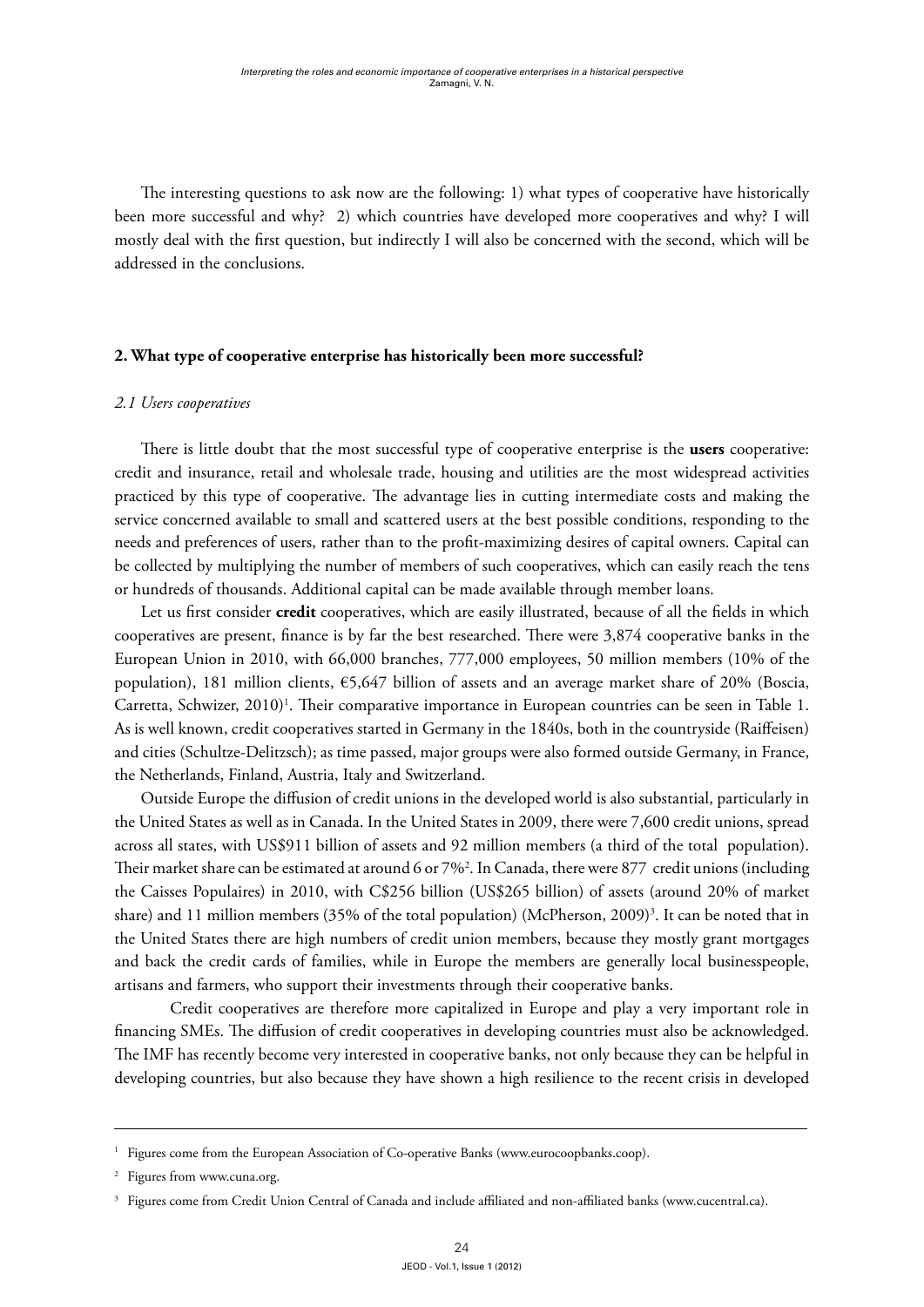countries as a result of their non-speculative mission and also the more efficient organization developed over time (Fonteyne W., 2007).

|                                               | <b>MARKET SHARE %</b> |               |  |
|-----------------------------------------------|-----------------------|---------------|--|
|                                               | <b>Deposits</b>       | <b>Credit</b> |  |
| <b>Austria</b>                                |                       |               |  |
| Osterreichische Raiffeisenbanken              | 29.3                  | 25.5          |  |
| Osterreichischer Genossenschaftsverband       | 7.2                   | 7.3           |  |
| <b>Cyprus</b>                                 |                       |               |  |
| <b>Cooperative Central Bank</b>               | 19.3                  | 20.3          |  |
| <b>Finland</b>                                |                       |               |  |
| OP-Pohjola Group                              | 32.5                  | 33.0          |  |
| <b>France</b>                                 |                       |               |  |
| Credit Agricole                               | $24.0*$               | $22.0*$       |  |
| <b>Credit Mutuel</b>                          | 14.2                  | 17.0          |  |
| <b>BPCE</b>                                   | 6.7                   | 7.6           |  |
| Germany                                       |                       |               |  |
| <b>BVR/DZ Bank</b>                            | 19.4                  | 16.9          |  |
| <b>Italy</b>                                  |                       |               |  |
| Associazione Nazionale fra le Banche Popolari | 26.9                  | 24.7          |  |
| Federcasse                                    | 7.3                   | 7.2           |  |
| Luxembourg                                    |                       |               |  |
| <b>Banque Raiffeisen</b>                      | 11.0                  | 11.0          |  |
| <b>Netherlands</b>                            |                       |               |  |
| Rabobank Nederland                            | 40.0                  | 29.0          |  |
| Portugal                                      |                       |               |  |
| Credito Agricola                              | 4.5                   | 3.1           |  |
| <b>Spain</b>                                  |                       |               |  |
| Union Nacional De Cooperativa de Credito      | 6.6                   | 5.3           |  |
| <b>United Kingdom</b>                         |                       |               |  |
| The cooperative Bank                          | 5.0                   | 1.5           |  |

| <b>TATAL FUAT</b><br>IVIAL EUZI | $ -$ |  |
|---------------------------------|------|--|
|                                 |      |  |

Table 1. Diffusion of credit unions in Europe in 2010 *Source*: [www.eurocoopbanks.coop](http://www.eurocoopbanks.coop) *Note: \**2008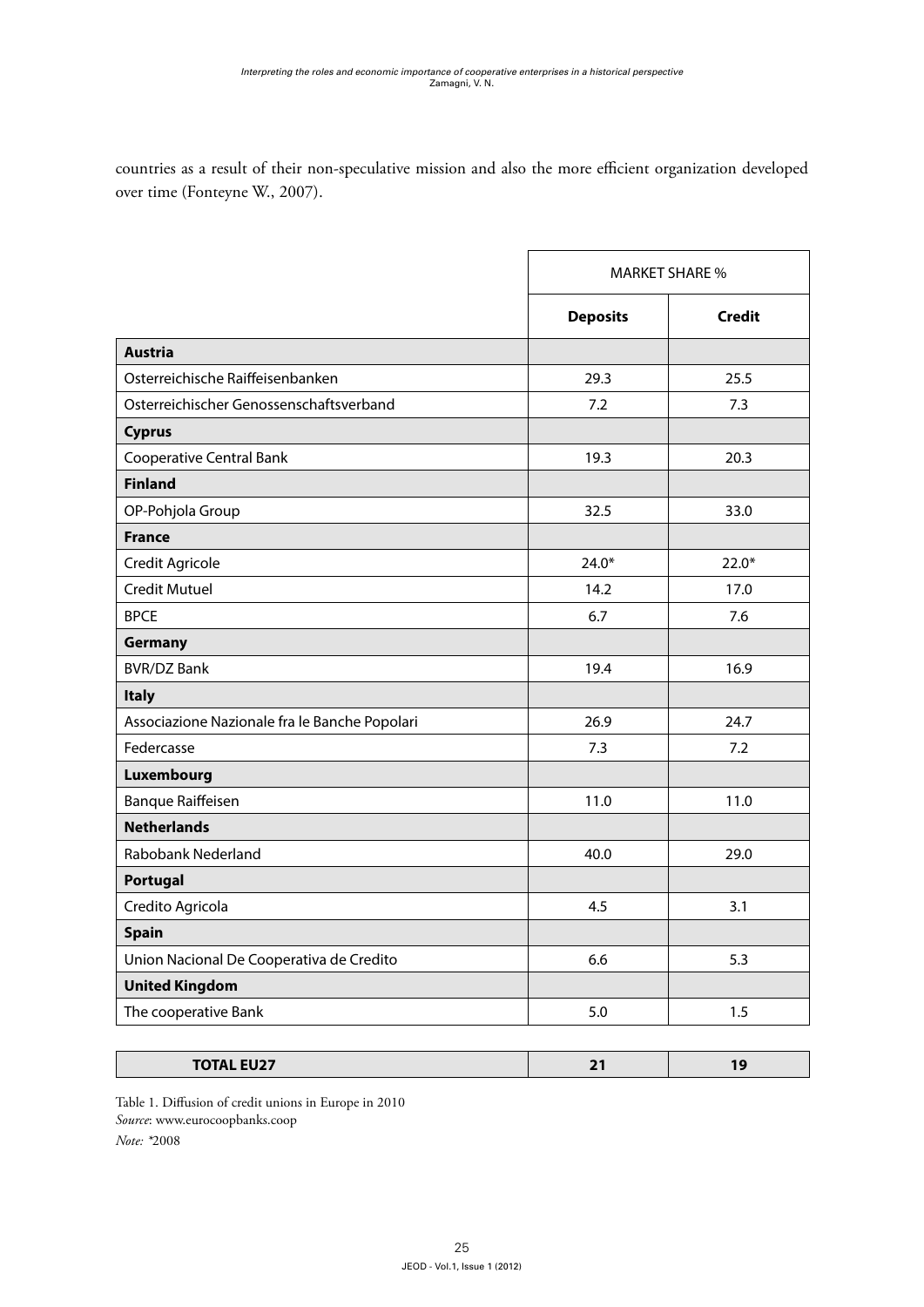In the **insurance** industry, information from the ICMIF (International Cooperative and Mutual Insurance Federation) website $^4$  reveals that a quarter of the world insurance market was cooperative in 2008, with Germany at 44%, France at 39%, Japan at 38% and the United States and Canada at 30%.

In the field of retail<sup>5</sup>, **consumer** cooperatives have developed since the middle of the 19th century, following the Rochdale Equitable Pioneers model. Today many have become large enterprises, ranking in the top positions in the list of the world's 300 largest cooperatives produced by ICA, 80 of which are retail cooperatives (including retailers' cooperatives<sup>6</sup>). They are present all over the world, in the United States and Canada, where consumer cooperatives have important retail corporations in non-food sectors (for example, REI in the United States and Mountain People's in Canada, which sell outdoor gear). In Japan there is a special kind of consumer cooperative that caters for its clients in a very personal way, with home delivery of orders and additional services, becoming a sort of community cooperative. As they grow larger and larger, consumer cooperatives need to improve their managerial capabilities and when this has not been adequately understood, major bankruptcies have taken place; the worst have been seen in Germany and Austria, where the very survival of consumer cooperatives has been threatened. (Furlough and Strickwerda, 1999).

But there are also remarkable cases of success in Europe, especially in the Scandinavian countries (Ekberg, 2008) and Italy (Zamagni, Battilani and Casali, 2004). In 2010, there were still around 4,500 consumer cooperatives in Europe, with 30 million members, 36,000 points of sale, 450,000 employees and a turnover of €74 billion. A detailed picture for 2011 can be found in Table 2, where one can see increases in many aggregates with reference to the 2010 figures. The British case is of special interest because consumer cooperatives have managed to remain in business over the last century and a half, but with a distinct loss of market share over time, mostly due to slowness in anticipating new consumption patterns and opening up to the middle classes (Gurney, 1996 and 2009). Despite this, the largest British group, the Co-operative Group (formerly CWS) is large and diversified, with, in 2010, 9.5 million members, 110,000 employees and a turnover of  $£19$  billion, not all in retailing, where the market share is perhaps around 8%. The European retail cooperatives have formed a common organization – Eurocoop – one of the vicechairmen of which is in 2012 an Italian cooperator.

There are also users cooperatives in the **utilities** sector, especially in electricity distribution. Of these, 14 are quite large and are among the 300 largest cooperatives. Their presence is quite important in the United States<sup>7</sup>, where almost 1,000 electricity cooperatives control 40% of the country's electricity distribution lines, covering three-quarters of American territory and serving 37 million members and their families<sup>8</sup> with their production plants owned by the cooperatives. They came into being in the 1930s, as part of the effort by the Rural Electrification Administration (REA) to promote the diffusion of electricity in rural areas, but they have since developed into highly organized corporations. Smaller cooperatives can also be found in other utilities in different countries<sup>9</sup>. There is now an increasing awareness that the new

<sup>4</sup> [www.icmif.org](http://www.icmif.org).

<sup>5</sup> There are other forms of cooperatives in retailing: retailers' cooperatives and workers' cooperatives. In Spain, Eroski, a retail cooperative founded by the Mondragon group, is a workers' cooperative.

 $^{\rm 6}$  It must also be recalled that there are important retailers' cooperatives in the European countries, which have recently formed a large European cooperative, Co-opernic.

<sup>7</sup> Of the 14 large cooperatives in utilities, only one is Brazilian.

<sup>8</sup> One of the two 2009 winners of the Nobel Prize for economics, Elinor Ostrom, has studied precisely the theme of how to govern "commons". See Ostrom (1990 and 2005).

<sup>9</sup> For housing and other users cooperatives, see Shaffer J. (1999).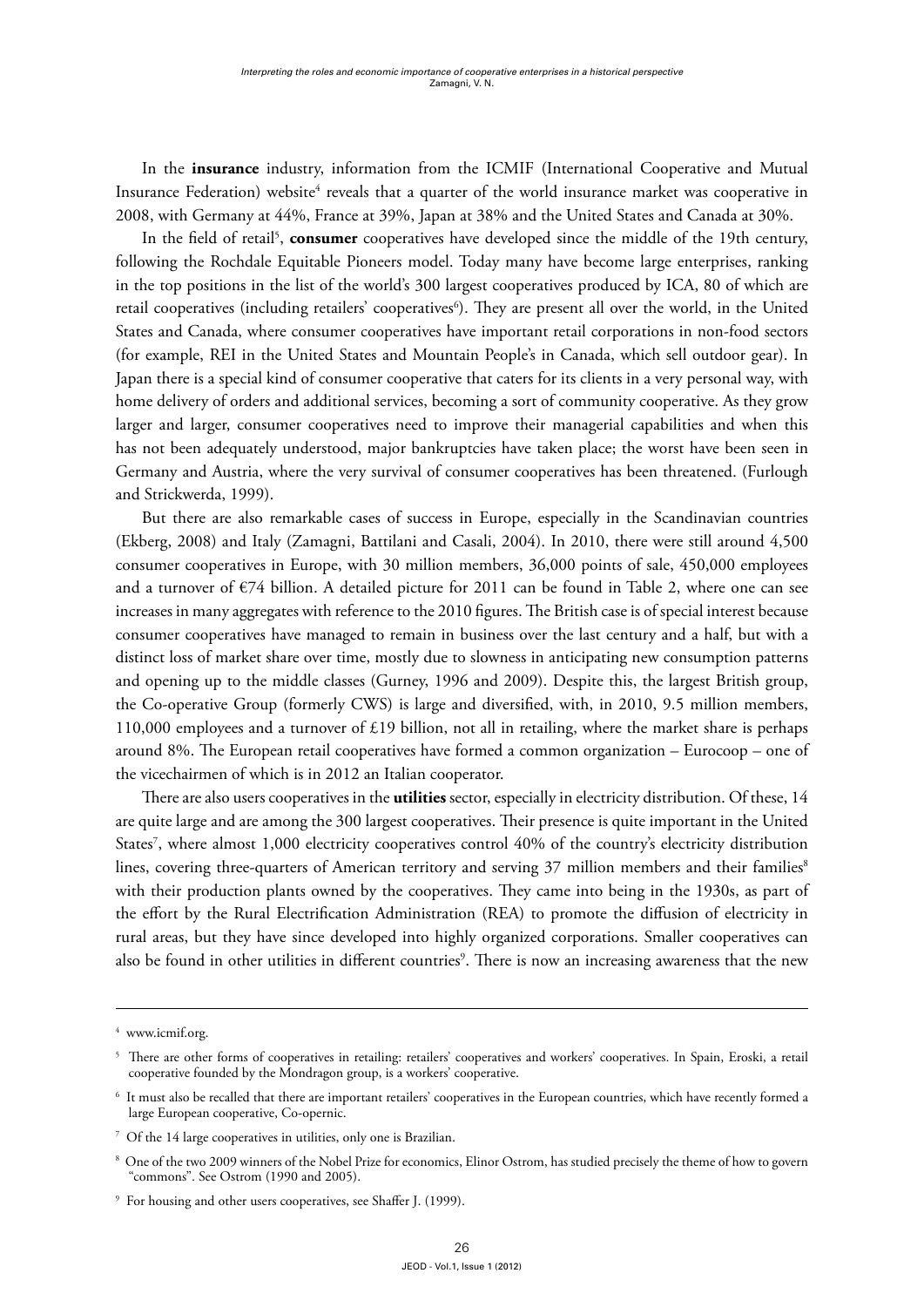|                             | <b>Number of</b><br>Co-operative<br>societies | <b>Consumer</b><br><b>Members</b><br>(x 1.000) | <b>Employees</b> | <b>Outlets</b> | Turnover €<br>(x 1.000.000) |
|-----------------------------|-----------------------------------------------|------------------------------------------------|------------------|----------------|-----------------------------|
| <b>Bulgaria</b>             | 805                                           | 153                                            | 9,761            | 2,586          | 1287.8                      |
| Cyprus                      | 157                                           | 29.9                                           | 140              | 19             | 41.8                        |
| Czech Republic              | 56                                            | 231.7                                          | 14.075           | 2,893          | 1057.7                      |
| Denmark                     | 418                                           | 1,600                                          | 35,000           | 1.196          | 5,888                       |
| Estonia                     | 19                                            | 83                                             | 4,400            | 358            | 391                         |
| Finland                     | 22                                            | 1,994                                          | 42,142           | 1.668          | 11,460.7                    |
| Germany <sup>1</sup>        | 1                                             | 53.02                                          | 5,161            | 224            | 1,260                       |
| Hungary <sup>2</sup>        | 97                                            | 50                                             | 32,000           | 5,250          | 1.851,3                     |
| Italy                       | 114                                           | 7,702                                          | 56,951           | 1.474          | 13,140                      |
| <b>Netherlands</b>          | $\mathbf{1}$                                  | 780                                            | 4,547            | 211            | 740                         |
| Norway                      | 117                                           | 11,306                                         | 22,500           | 955            | 4,047.1                     |
| Portugal                    | na                                            | na                                             | na               | na             | na                          |
| Romania <sup>2</sup>        | 899                                           | 27                                             | 7,916            | 6,303          | 83,5                        |
| Slovakia                    | 31                                            | 173                                            | 13,089           | 2,225          | 1,146                       |
| Spain                       | 170                                           | 2,347                                          | 50,951           | 2,827          | 8,436                       |
| Sweden                      | 42                                            | 3,237                                          | 8,366            | 760            | 4,463                       |
| Ukrain                      | 2,163                                         | 469.9                                          | 54,872           | 9,675          | 489.6                       |
| United Kingdom <sup>3</sup> | 24                                            | 10,019                                         | 102,007          | 5,000          | 21,105                      |
| <b>TOTAL</b>                | 5,138                                         | 27,378.5                                       | 463,878          | 43,894         | 75,728.5                    |

alternative sources of energy could give rise to new forms of cooperation.

Tab. 2. Consumer cooperatives in Europe, 2011

*Source:* [www.eurocoop.org](http://www.eurocoop.org)

*Notes:* 'Figure for CoopeG (Kiel) only; <sup>2</sup>2010 figures; <sup>3</sup> Figuresa for employees and outlets represent The Co-operative Group and its subsidiary undertakings only

na = not available

### 2.2 *Producers cooperatives*

The second type of successful cooperative is the **producers** cooperative, especially in agro-industry. The reasons for the success of cooperation in this field are clear: cooperatives increase the market power of farmers, while leaving them free to directly conduct their activity. Producers, generally small and scattered, have a strong interest in avoiding being exploited by wholesale buyers, reaping the benefits of economies of scale in the purchase of inputs and machinery and being able to internalize the profits of industrial processing of their produce. The capital needed to start a business is not large and can be accumulated as the business grows. The tendency of these cooperatives to become large is well established, especially if they deal with highly standardized commodities. The important role these cooperatives can play in supporting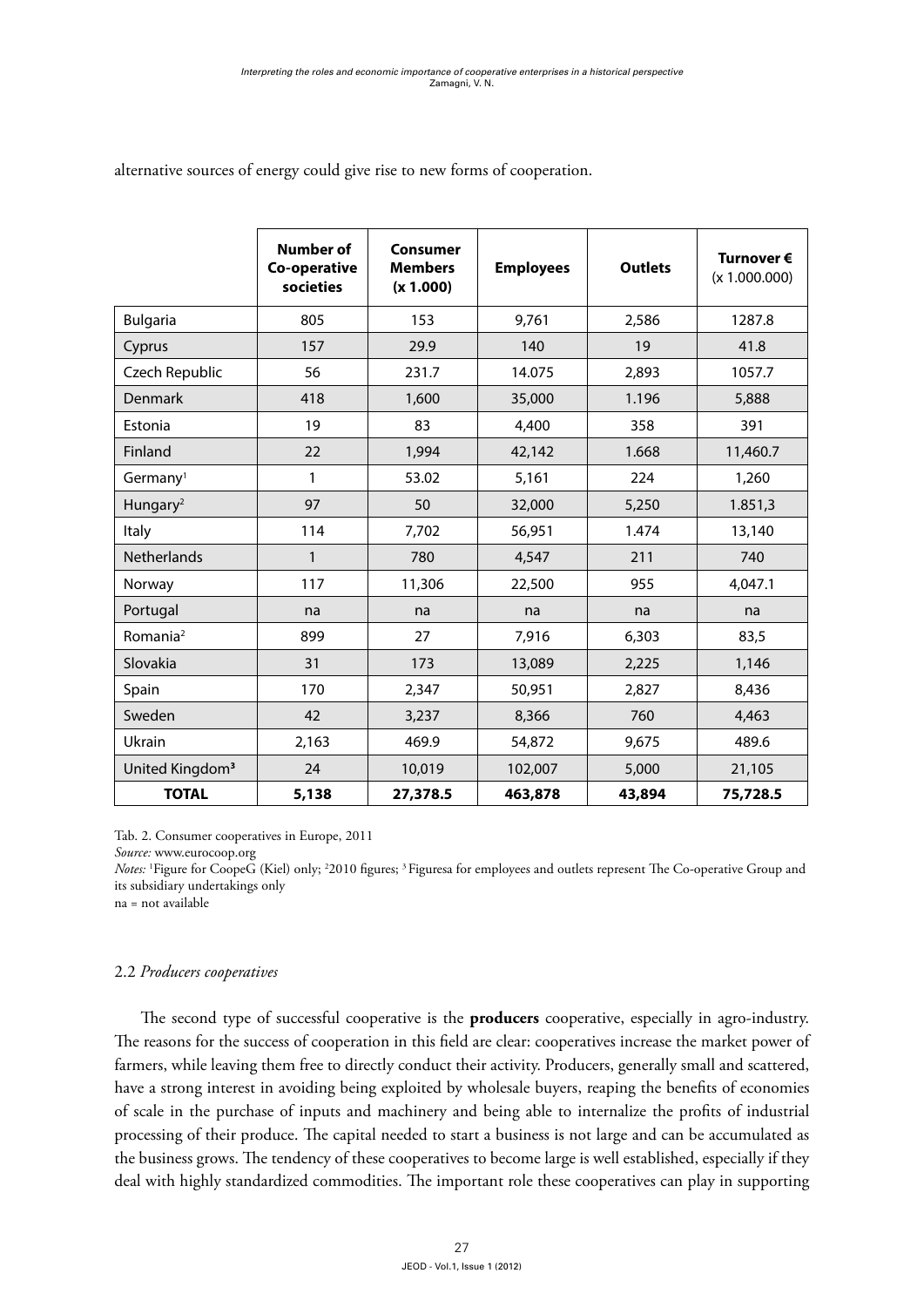the income of farmers is so established that governments are often inclined to commit the management of the bulk of their agricultural sectors to cooperatives, as the cases of India and Japan show. However, if cooperation remains confined only to agriculture in a narrow sense, mechanization, the shrinking of the labour force and the increased size of farms tend to lock farmer cooperatives into marginal business, so the food industry grants farmers' cooperatives better prospects of having a lasting place in national economies.

Agro-industrial cooperatives are prospering in the world, both in developed and developing countries. Already in 1951, ICA created a specialized committee (the ICAO, International Co-operative Agricultural Organization), which holds an annual meeting. They represent 110 of the world's 300 biggest cooperatives (ICA Global 300 survey in 2008), boosted by the large number of American (23) and French (21) cooperatives. This type of cooperative started to spread towards the end of the 19th century, following the Scandinavian example (Zamagni S., Zamagni V., 2010): dairy in Denmark, forestry in Sweden and Finland, wine and dairy in Italy and France, grain and cotton in the United States. All these examples found thousands of emulators all over the world, and the model was applied to the cultivation and processing of the most diverse crops as well as animal rearing and meat processing. In Europe today, there are 35,000 cooperatives in the field, with 12 million members, a turnover of  $\epsilon$ 250 billion and an average market share as high as 60% (Juliá Igual, Martí Meliá, 2008; Chloupková, 2002).

In the United States, agricultural cooperatives have been very strong since the 19th century, as a result of widespread protests against national and multinational corporations and in support of localized development based on the "cooperative commonwealth" of farmers (Schneiberg, King, Smith, 2008, p. 638; Curl, 2010). The main farmers' organizations, the National Grange (NG) and the Farmers' Alliance (FA), sponsored the founding of cooperatives, mainly in the field of input purchasing and collective marketing, with a modest diversification into the food industry and no propensity towards developing community services<sup>10</sup>. In 1986, there were 5,369 agricultural cooperatives, with 4.6 million members. The subsequent decline in numbers (in 2005 there were 3,000, with 2.8 million members) was mostly due to mergers and acquisitions, a few failures and the decline in the population of farmers, while the market share remains steady at around one-third<sup>11</sup>.

Already in the pre-World War II period, agricultural cooperatives in Japan conducted various business connected with credit and better living conditions in the countryside, but in the post-war era they really developed into multi-purpose community-based cooperatives and began to be run more democratically. Besides being responsible for the vast majority of agricultural business activities (JA-Zenchu has 70% of the market share), the JA system also provides for infrastructural development, financial services (including insurance), social services (health, public care, culture, food and agriculture education) and retail facilities in the countryside (Rajaratne, 2007). With the financial liberalization of the 1990s, things have changed and JA has reacted by trying to make the system more efficient. But the results are not yet satisfactory. Today, male farmers under 65 who work full time account for less than 10% of the total; the legion of part-time farmers distort the mechanisms of cooperation in various ways<sup>12</sup>. In particular, part-time farmers are not interested in reforms increasing the scale of farms and refrain from adopting a more efficient model of farming, especially in the production of rice. These inefficiencies mean that food prices in Japan are 56% higher than the world average13. Tariffs and subsidies help Japanese agriculture remain in place. The

<sup>&</sup>lt;sup>10</sup> The reason being the private nature of welfare in the United States.

<sup>&</sup>lt;sup>11</sup> 86% milk, 40% grains, 43% cotton (Williams, 2007). The general figures comes from the NCFC (National Council of Farmer Cooperatives).

<sup>12</sup> Y. Kazuhito (2009).

<sup>13</sup> H. Yutaka (2012).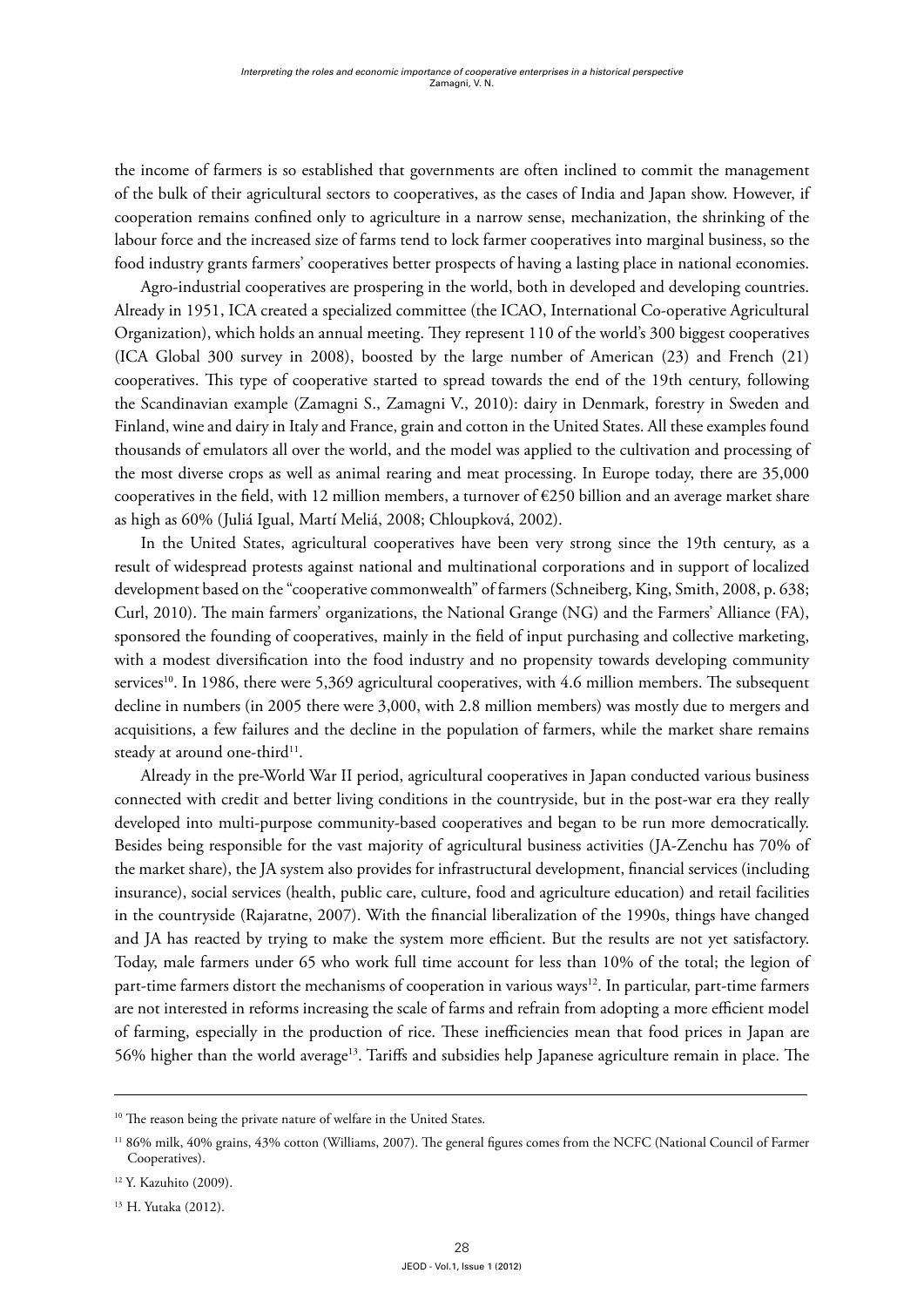international pressures towards liberalization will change Japanese policies towards agriculture and this will certainly have an impact on the power of JA.

The cooperative presence in Indian agriculture is truly impressive. Cooperation in India goes back to British rule. The first Cooperative Society Act in 1904 enabled the formation of agricultural credit cooperatives, which were soon complemented by other types of cooperatives. The movement spread in the countryside and today India has 230 million cooperative members, generally located in the countryside (80%), with 14 million employees. The movement is organized in 214 federations under the aegis of the umbrella organization NCUI (National Cooperative Union of India). The village cooperatives provide inputs for farming, storage facilities, produce marketing and processing for various crops, but they also provide irrigation, electricity, transport and health services and retail facilities, much like the Japanese approach of multipurpose cooperatives. When India embraced central planning, cooperatives had become quasi-state organizations, with little autonomy. They are now striving to recover efficiency and democratic stakeholding. They have strong market shares in rural credit (46% in 2006) and the production of sugar, rubber, cotton, milk<sup>14</sup> and seed oils. Consumer cooperatives (with 22% market share) and credit unions are the only cooperatives that have some presence in the Indian urban environment (Das Palai, Das, 2007).

### *2.3 Social and community cooperatives*

Social and community cooperatives are another successful type. The comparative advantage of cooperatives in social services is mostly based on intrinsic motivations (Becchetti, Castriota, Tortia, 2009). The fact that social services postulate direct contact between the producer and the clients – an interpersonal relationship (Gui, Sugden, 2005) – makes the personal involvement of the producer much more essential to the good result of the process. Having "intrinsic motivations", sometimes a true passion, for social service work is the best prerequisite to having a satisfactory relationship with clients. Cooperative members, who choose to be in a social service company which they run, are in the best position to develop their talents and express their "benevolence" towards their colleagues and clients, ready to tailor their services to the real needs of clients. Social service cooperatives are normally not large, precisely because of the need for customization, and rely more than other types of cooperatives on networks (Menzani, Zamagni, 2010). The physical capital needed is often modest, while human capital is extremely important.

So far, only the development of these cooperatives in Italy has been widely covered by the literature. The first "social cooperative" was founded in Italy in 1963, providing training, education, assistance, recreation and work for disadvantaged people, both members and non-members, advocating an extended concept of mutual cooperation, an "external" mutualism. Workers are often members of the cooperative, but the presence in the assembly of members who receive the services means that such cooperatives classically follow the multi-stakeholder form, in which representatives from the local community can also have a seat on the board of directors, side by side with the producers and recipients of the services. Italy has passed a special law to regulate social cooperatives (No. 381 of 1991). It is estimated that as many as 50% of the social services produced in Italy in 2010 were supplied by social cooperatives. The system has four tiers, with fairly small, highly diversified single cooperatives at the bottom, coordinated by a second tier of local

<sup>&</sup>lt;sup>14</sup> In the case of milk, a project was launched by the state in the 1970s – "Operation Flood" – aiming at increased milk production, fair prices and improved incomes. By the end of the project, the system comprised 43,000 village cooperatives linking 4.25 million milk producers and several dairies and cattle farms (Williams, cit.).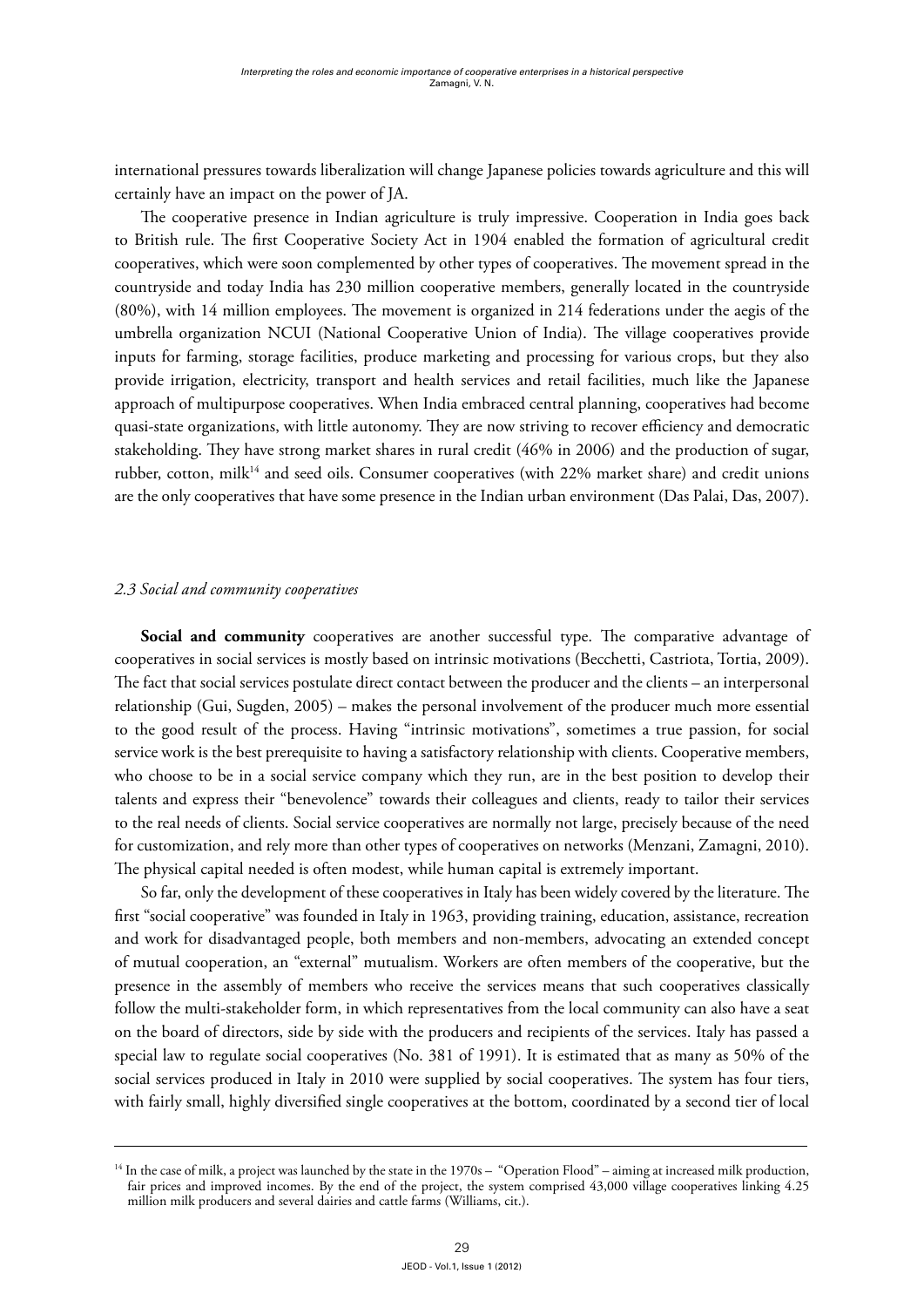consortia, themselves part of a national consortium which provides the most specialized services. On top of the national consortia are the sectoral associations of the national umbrella organizations, mostly providing political representation.

This model<sup>15</sup> has been emulated in France, Spain, Portugal and Greece, but it exists elsewhere in other forms: community cooperatives in English-speaking countries or multipurpose cooperatives in Japan. Social services are also offered by non-profit enterprises, as the book edited by Borzaga and Defourny (2001) illustrates, with an undefined border line between the cooperative form and the non-profit, or civil, form, the latter being, as I mentioned earlier, the original way of delivering social services before the welfare state.

### 2.4 *Workers cooperatives*

**Workers** cooperatives are not so widespread, for a host of reasons, most importantly the following: standardization of products and Fordist production processes in industry; the huge physical capital needed; large economies of scale to be reaped. Workers on an assembly line have to perform menial jobs, in which there is very little scope for the exercise of personal talents. The huge corporations demanded by economies of scale can only be governed through tough hierarchies and there is certainly no scope for "democratic" management. What predominates in these corporations is capital, and managers are seen as instruments to serve capital, hence "capitalism", a truly expressive word.

There are a few cooperatives in **industry**. France, for instance, still has an important group of artisanal cooperatives (327), but their total turnover, according to the figures published by the GNC (Groupement National de la Cooperation), is only 1% of the total turnover of French cooperative enterprises (Bataille-Chedotel, Huntzinger, 2004). There are only five industrial cooperatives listed in the Global 300 for 2008, two in the construction industry (both in Italy, CCC in Bologna and CMC in Ravenna) and one mixed (CCPL in Reggio Emilia, again in Italy), so that in manufacturing there are only two cooperatives listed, one Spanish (the famous Mondragon) and one Italian (SACMI, Imola). There are many more workers cooperatives of a smaller size, but on the whole their relevance in manufacturing is truly limited.

More workers cooperatives can be found in **services**: transportation (taxis, lorries, buses<sup>16</sup>), catering, facility management, logistics, theatres, management of cultural resources, media, tourism, professional firms. The literature on cooperative activities in services is to my knowledge very modest, with the exception of Italy, where the Bologna research group on cooperatives has done much to understand this type of cooperative enterprise. Bologna is home to a large catering cooperative, Camst (Zamagni V. ed., 2002), the largest Italian company in the field, and a large facility management cooperative group (Manutencoop), again one of the most important Italian companies in its sector. It also hosts a large consortium of service cooperatives (Battilani, Bertagnoni eds., 2007; English abridged version, 2010), which aims at offering clients a complete set of services produced by different cooperatives and coordinated by the consortium.

The limited success of workers cooperatives raises important questions. In general, those who advance

<sup>&</sup>lt;sup>15</sup> The best comprehensive book on Italian social cooperatives is Borzaga, Ianes (2006). For a comprehensive assessment in English, see Chapter 5 in Restakis (2010).

<sup>&</sup>lt;sup>16</sup> I note in passing that some of these transportation cooperatives are of the producer type, because drivers own their means of transport and share services in the cooperative. There is a good company history in Battilani P., Bertagnoni G, Vignini S. (2008)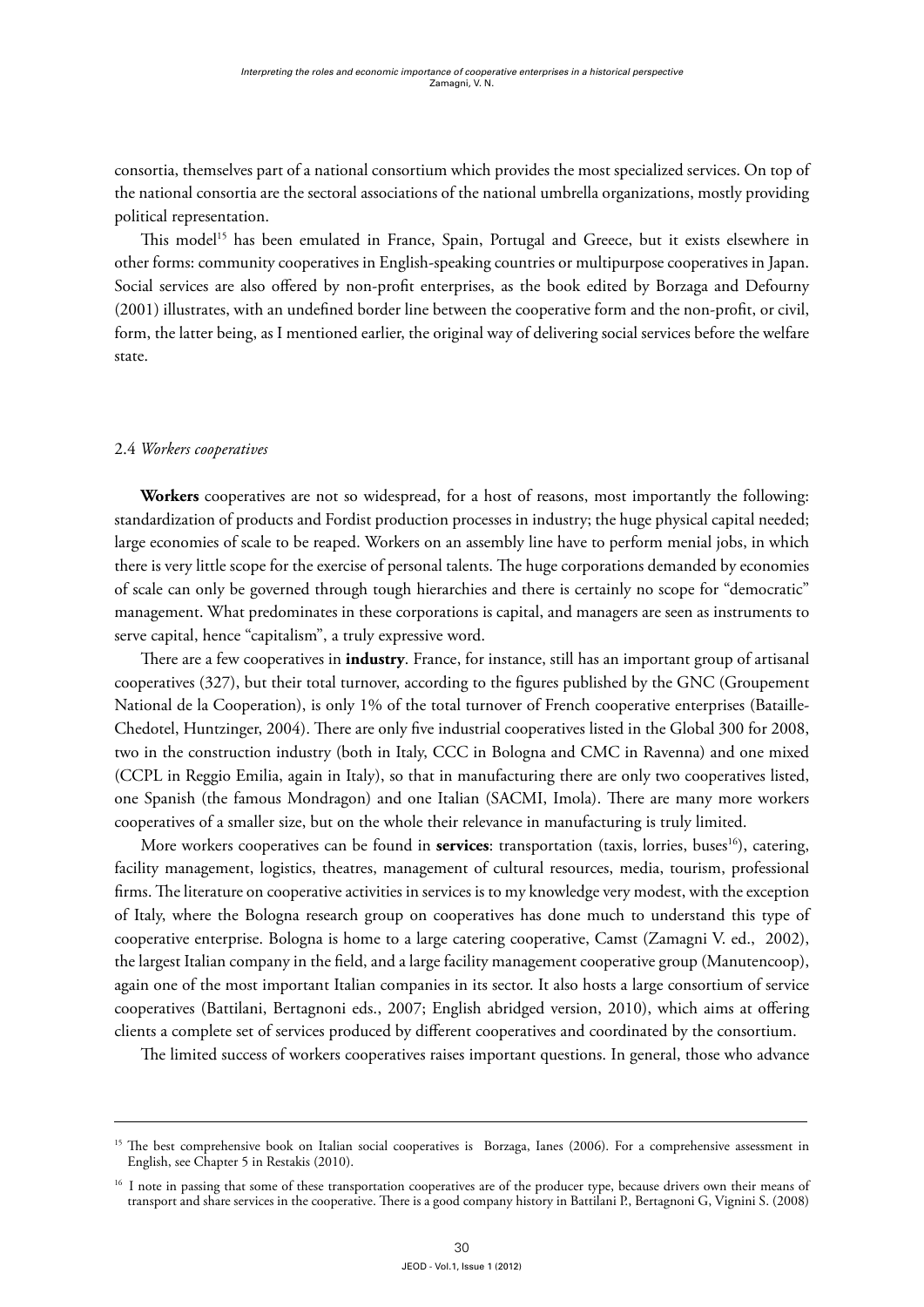capital are interested only in dividends<sup>17</sup>, and not in the "common good" of the people working in and for the company or companies they finance, because there is no "commonality" of life. To limit the squeezing of workers to benefit the shareholders, trade unions were organized, giving rise to the class struggles well known in the history of capitalist development. These resulted in improved conditions for workers without solving the problem at the root. To reach a more ambitious target, some workers' parties developed a plan to dispossess the capitalists altogether through a revolution, and by building a state that would control capital on behalf of the workers. This type of revolution took place in Russia and raised hopes that the solution to overcoming capitalism had been discovered, but it proved unviable over the long run for reasons that we cannot go into here. In the countries they governed, the Soviets did run some companies as "cooperatives", but they had to respond to a strict planning approach from above, departing from the fundamental principles of cooperation, which include democratic management<sup>18</sup>.

There was no place for cooperatives in such a context. It was precisely during the 20th century, with the spread of Fordism and the predominance of the "Soviet" solution, that economists lost interest in the cooperative form of enterprise, which was seen as a remnant of agrarian societies, at best surviving in niche sectors or in marginal sections of finance and retailing, where it remained present "by inertia", carrying on petty activities. Cooperatives even disappeared from theoretical elaborations, with a few exceptions, not least because their sustainability was studied using assumptions taken from capitalist firms. This invariably led to the conclusion that cooperatives were unviable and inferior (Borzaga, Depedri, Tortia, 2009).

### **3. Lessons from history**

The cooperative form of enterprise is more difficult than the non-profit or capitalist forms and indeed it arose later. The non-profit enterprise solves the problem of finance by donation; the capitalist one solves the problem of entrepreneurship by minimizing the need for it through the generalization of "dependent" work. The cooperative firm does not solve either of the two problems as easily: members have to advance capital themselves and are directly responsible for the management of their business. However, it has attracted many people because of its fair distribution of surplus, its promotion of the needs and intrinsic motivations of members and the way it adds value to human capital. There are a number of lessons that can be drawn from the world history of cooperatives I have sketched above. I summarize them in this section, which also serves as a conclusion to the paper.

The first lesson can be derived from the most successfull cooperative types: users, producers and social cooperatives. **Users** cooperatives are successful because the capital advanced by individual members is small (additional capital can be raised from members in the form of loans), the cooperative is run by managers (who ensure increasing efficiency) and users prefer a more satisfactory service (which responds to their preferences) over profit maximization. We can speak in this context of "consumer sovereignty" as the cooperative's aim. **Producers** cooperatives are successful because they increase the market power of producers who work in a sector in which the application of a purely capitalist logic brings perverse results in terms of the business's sustainability. **Social and community** cooperatives are successful because they

<sup>&</sup>lt;sup>17</sup> With the notable exception of "social" entrepreneurs like Ernest Solvay, Alessandro Rossi, the Marzotto family and many others, who distributed some of their profits in favour of their workers and the local community, though in a paternalistic way.

<sup>&</sup>lt;sup>18</sup> In formerly Soviet-controlled countries, it is difficult today to speak in favour of cooperatives, which are still seen as disguised state agencies.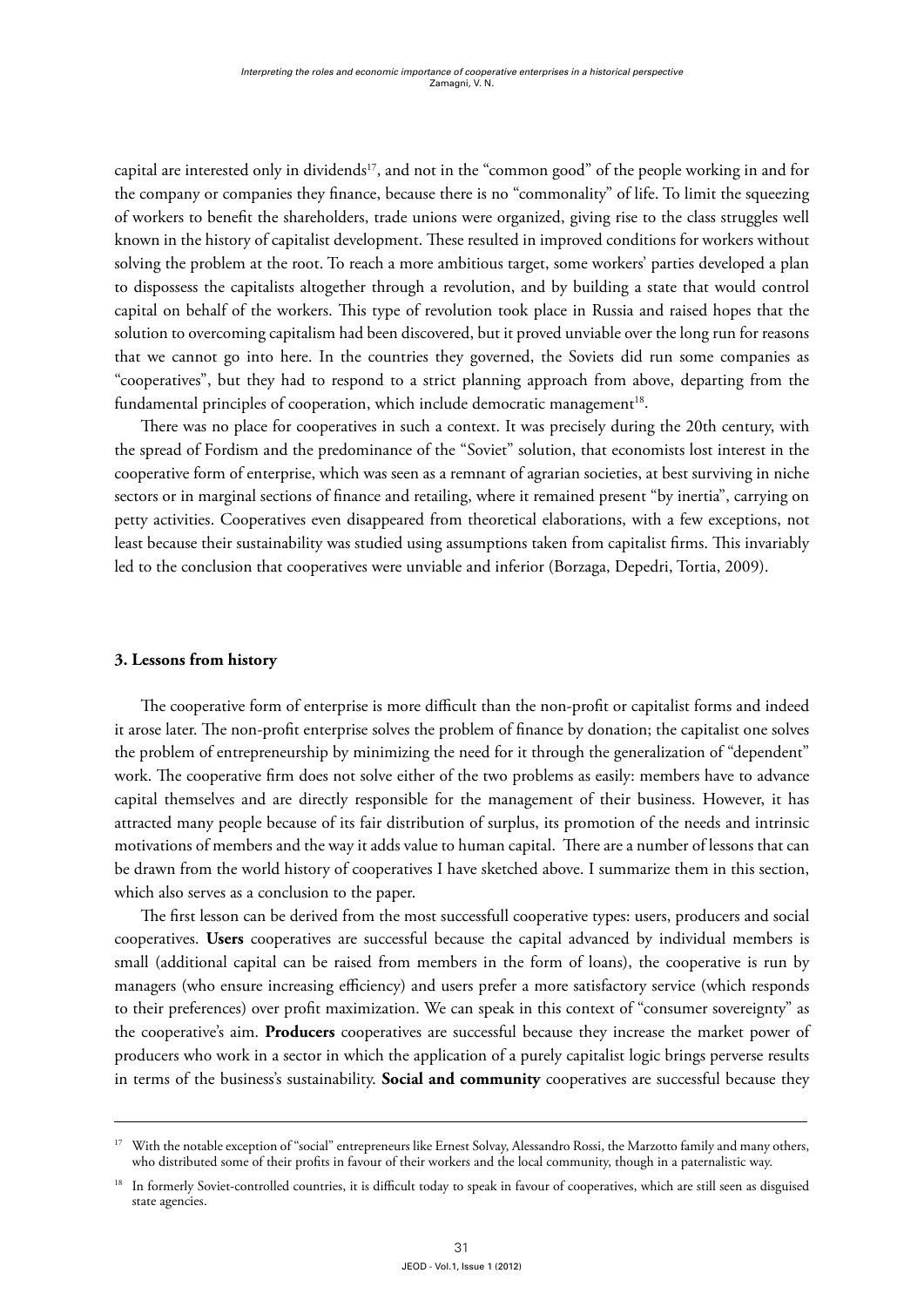produce personal services, which require a high degree of "customization" and intrinsic motivations, hard to find in capitalist enterprises. My general conclusion is that these types of cooperatives have been able to prosper because they have comparative advantages over their capitalist counterparts, in so far as they perform roles that capitalist enterprises are unable or unwilling to perform.

The second lesson springs from the limited viability of workers cooperatives. My view is that this is due to the many following concurrent reasons: 1) self-management is not always an unmixed blessing, because skilled workers might not always be efficient managers of a company (this is why apex organizations often provide managerial services to their cooperatives); 2) competition with capitalist enterprises is direct, because cooperatives in these fields produce exactly what is produced by capitalist firms; this is the reason why worker cooperatives in services are comparatively more successful than in industry, because services in general are more customized; 3) the capital needed is high (this is why in general it is practically impossible to find cooperatives in the most capital-intensive businesses, like steel, automobiles, chemicals); 4) production often needs to be highly standardized to achieve economies of scale (this is why it is more common to find small and medium worker cooperatives, producing non-standard products and services); 5) a pressing need to multinationalize has developed, and this is difficult to follow for cooperatives (MacLeod, Reed, 2009). While it is not impossible to have large workers cooperatives in industry, they are quite exceptional cases, requiring ad hoc explanations mostly connected to a special social context.

This does not prompt us to the conclusion that the limited success of workers cooperatives demonstrates the optimality of the capitalist form in industry. Rather, it can suggest that the cooperative form might not be the only instrument to put in place effective participation of workers in industrial enterprises. The German *Mitbestimmung* shows a possible alternative, as well as the distribution of shares to workers<sup>19</sup>. The "partnership" form is another way of making participation of workers in the management of firms effective, as the British company John Lewis has shown. More recently, in the United States, B Corps (Benefit Corporations) have been developed in some states. B Corps have an explicit social or environmental mission and a legally binding responsibility to take into account the interest of workers, the community and the environment as well as its shareholders (who must accept lower profits). Some scholars have advanced the idea that corporations should aim at promoting "shared value", namely profits for shareholders and benefits for society<sup>20</sup>.

I think these are all lines of thinking worth pursuing, also in view of the fact that these days the new firms being founded in developed countries are mostly in services, where workers' participation is more crucial than in industry, because the physical capital needed is quantitatively less important, customization is often necessary and human capital and relational skills are required. If we could empirically demonstrate that worker cooperatives in services are generally more successful than in industry, we would have an additional element to argue that cooperatives are successful when they can count on comparative advantages over capitalist enterprises. In this case, the comparative advantage would lie in the better optimization of human capital and relational skills.

The third lesson concerns the different geographical penetration of coops. Limiting myself to developed countries, the presence of cooperatives is higher where: 1) cooperatives are not confined to one single sector, but are diversified and can form networks with backward and forward linkages (Menzani, Zamagni, 2010), tending to strengthen the size of their business; 2) business networks can be supported by strong

<sup>&</sup>lt;sup>19</sup> For a recent survey of profit sharing in the United States , see D.L.Kruse, R.B. Freeman, J.R. Blasi, *Shared Capitalism at Work*. *Employee Ownership, Profit and Gain Sharing and Broad-Based Stock Options,* NBER Confererence, University of Chicago Press, 2010. However, profit sharing does not normally entail workers' participation in management.

<sup>20</sup> M. Porter, M. Kramer, "Creating shared value", Harvard Business Review, Jan-Feb. 2011, vol. 89, pp. 62-77.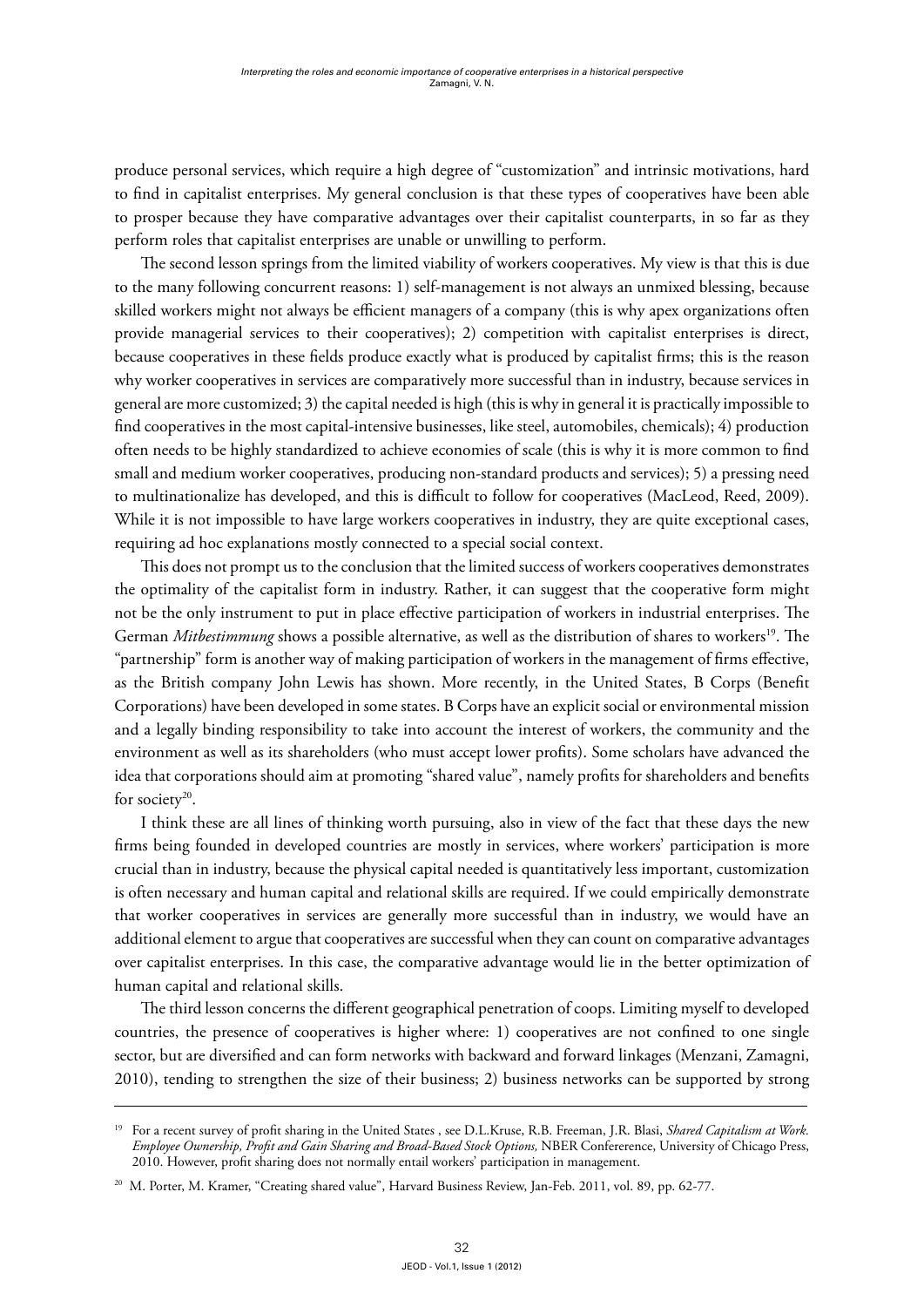and active federations and umbrella organizations; 3) "civic virtues" are widespread. Civic virtues are based on the propensity by citizens to be active and responsible with reference to the "common good". In the countries where civic virtues are practiced, people hate to depend either on private individuals or the state for their well-being and tend to exercise economic, social and political activity directly. Cooperatives are a way of interpreting this direct responsibility. The Scandinavian countries are the most cooperativized in the world, but Canada, the United States and Switzerland follow suit, as well as a number of other countries in Europe. Where dictatorial regimes have left their mark, cooperatives have lost appeal, because they are seen as state agencies and not as places where it is possible to exercise self-help and self-determination.

The final lesson has to do with cooperative management. Cooperatives have grown substantially in size and efficiency over time. But the satisfactory administration of larger cooperatives is an unsolved issue everywhere<sup>21</sup>, which has sometimes caused demutualization, excessive forms of hybridization (cooperatives forming groups with joint stock companies, which become leaders and not followers) or even conformity to capitalist behaviour. An example of demutualization can be found among the British building societies, which had been present in the United Kingdom since the 1840s as mutuals. In the 1980s, with the liberalization of financial markets, many of these building societies became unspecialized banks. The tendency towards demutualization appeared, led by managers who saw it as in their interest (they could increase their salaries). The first to demutualize in Britain was Abbey National in 1989, which was soon bought by Banco Santander, together with other demutualized building societies. In 1997 Northern Rock demutualized, then adopted a highly speculative approach, which brought it to bankruptcy in 2008; it was bailed out by the British government, which took control of it and in 2011 decided to privatize it (again through foreign capital). Less than 50 mutual Building Societies are left in Britain today, still with 18 million members.

On the basis of this empirical evidence, some have come to the conclusion that "true" cooperatives can only be fairly small; others maintain instead that it is not impossible to run large cooperatives, but there has not yet been enough theoretical elaboration of cooperative managerial practices for large cooperatives. This is certainly a major challenge for the cooperative movement of the future.

# **References**

- Bataille-Chedotel, F., Huntzinger, F. (2004). Faces of governance of production cooperatives: an exploratory study of ten French cooperatives. Annals of Public and Cooperative Economics, 75, pp. 69-111, doi:10.1111/j.1467-8292.2004.00244.x.
- Battilani, P., Bertagnoni, G, Vignini, S. (2008). Un'impresa di cooperatori, artigiani, camionisti. La CTA e il trasporto merci in Italia. Bologna: Il Mulino (abridged English version, P. Battilani, G. Bertagnoni (Eds.) (2010), Co-operation Network, Service: Innovation in Outsourcing, Lancaster, Carnegie Pub.)
- Battilani, P., Bertagnoni, G. (Eds.) (2007). Competizione e valorizzazione del lavoro. La rete cooperativa del Consorzio nazionale servizi. Bologna: Il Mulino. (English edition (2010), Co-operation, Network, Service: Innovation in Outsourcing, Lancaster, Carnegie Pub).

<sup>21</sup> Problems and developments of cooperative managerial practices have been analyzed in the case of Italy in Battilani and Zamagni, forthcoming in 2012.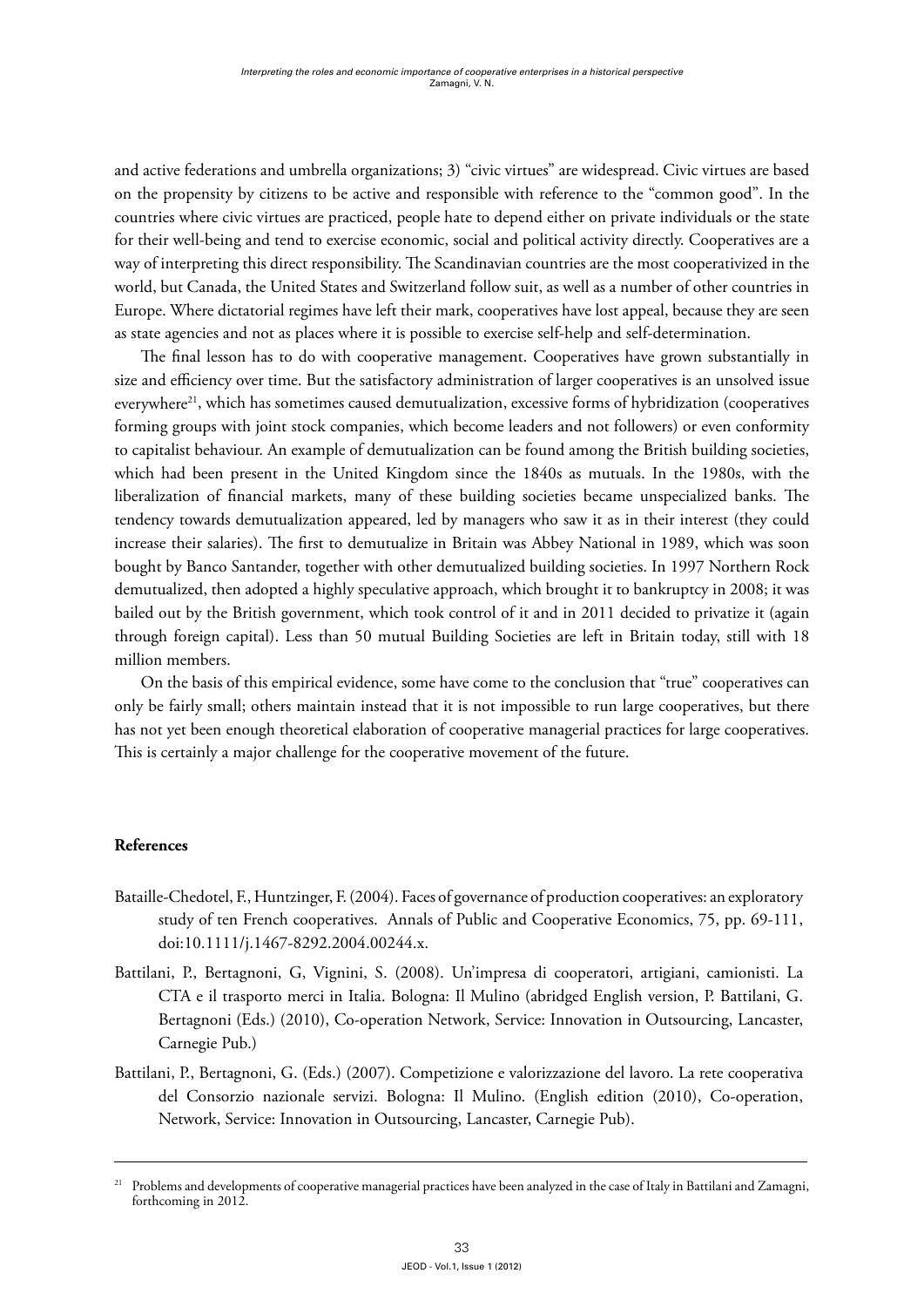- Battilani, P., Zamagni, V. (2012). The managerial transformation of Italian cooperative enterprises. forthcoming in Business History, 2012, doi:10.1080/00076791.2012.706893.
- Becchetti, L., Castriota, S., Tortia, E. (2009). Productivity, wages and intrinsic motivation in social enterprises. Milano: Econometica Working Paper no. 16.
- Borzaga, C., Defourny, J. (Eds.) (2001). The emergence of social enterprise. London: Routledge.
- Borzaga, C., Ianes, A. (2006). L'economia della solidarietà. Storia e prospettive della cooperazione sociale. Roma: Donzelli.
- Borzaga, C., Depedri, S., Tortia, E.C. (2009). The role of cooperative and social enterprises: a multifaceted approach for an economic pluralism. Euricse Working Paper no. 000/09.
- Boscia, V., Carretta, A., Schwizer, P. (2010). Cooperative Banking in Europe. Case Studies, Basingstoke. Palgrave Macmillan.
- Chloupková, J. (2002). European Cooperative Movement. Background and common denominators. Working paper 24204 from the Royal Veterinary and Agricultural University, Department of Economics and Natural Resources, Copenhagen.
- Curl, J. (2010). The co-operative movement in Century 21. Affinities: A Journal of Radical Theory, Culture and Action, 4, no. 1, pp. 12-29.
- Das, B., Palai, N.K., Das, K. (2007). Problems and Prospects of the Cooperative Movement in India Under the Globalization Regime. In Rajagopalan, S. (Eds), Cooperatives in 21<sup>st</sup> Century. The Road Ahead, Punjagutta, The Icfai University Press, pp. 95-112.
- Ekberg, E. (2008). Consumer co-operatives and the transformation of modern food retailing. A comparative study of Norwegian and British consumer co-operatives 1950-2002. Oslo: University of Oslo Pub.
- Fonteyne, W. (2007). Cooperative Banks in Europe. Policy Issues, IMF Working Paper/07/159.
- Furlough, E., Strickwerda, C. (Eds.) (1999). Consumers against Capitalism? Consumer Co-operation in Europe, North America and Japan, 1840-1990. Maryland: Rowman & Littlefield.
- Gui, B., Sugden, R. (Eds.) (2005). Economics and Social Interaction: accounting for interpersonal relations. Cambridge: Cambridge University Press.
- Gurney, P. (1996). Co-operative Culture and the Politics of Consumption in England, 1870-1930. Manchester: Manchester University Press.
- Juliá Igual, J. F., Martí Meliá, E. (2008). Social economy and the cooperative movement in Europe: contributions to a new vision of agriculture and rural development in the Europe of the 27. Ciriec-España, special issue, n. 62, pp. 147-172.
- Kazuito, Y. (2009). The agricultural cooperatives and farming reform in Japan. [www.tokyofoundation.](http://www.tokyofoundation.org/en/articles) [org/en/articles](http://www.tokyofoundation.org/en/articles)
- Kruse, D.L., Freeman, R.B., Blasi, J.R. (2010). Shared capitalism at work. Employee ownership, profit and gain sharing and broad based stock options. NBER Confererence, University of Chicago Press.
- MacLeod, G., Reed, D. (2009). In Reed, D., McMurtry, J.J. (Eds.), Cooperatives in a Global Economy: the Challenges of Cooperation across Borders, New Castle upon Tyne: Cambridge Scholars Pub.
- Mazzoli, M., Benati, B. (Eds.) (2009). Partecipazione, Ricerca, Innovazione. Un'analisi economica del gruppo Sacmi. Imola: La Mandragora.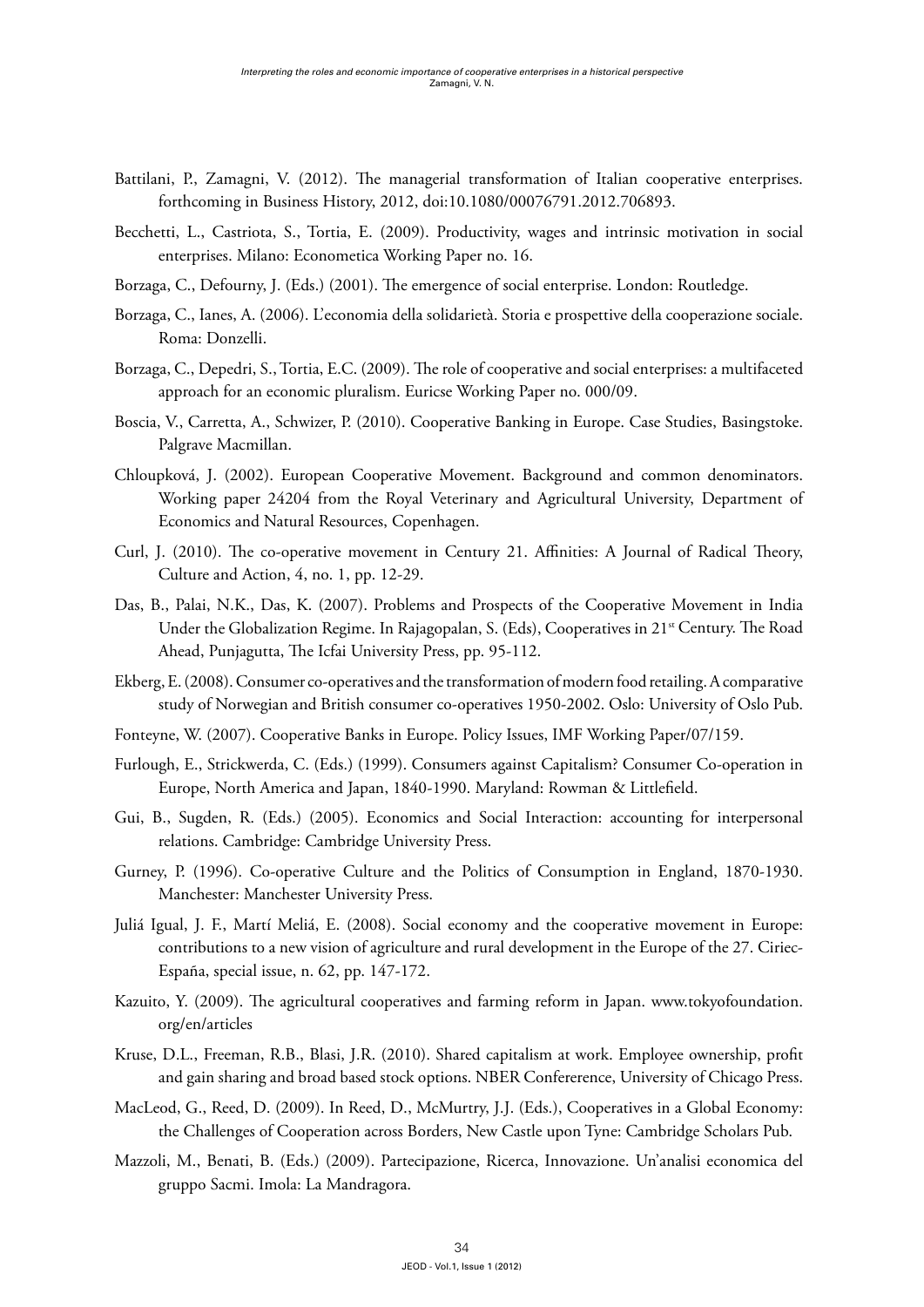McPherson, I. (2009). A century of cooperation. Ottawa: Canadian Cooperative Association.

- Menzani, T., Zamagni, V. (2010). Cooperative networks in the Italian economy. Enterprise and Society, XI, no.1, pp. 98-127, doi:10.1093/es/khp029.
- Ostrom, E. (1990). Governing the Commons. The Evolution of Institutions for Collective Action. Cambridge, Cambridge University Press.
- Ostrom, E. (2005). Understanding Institutional Diversity. Princeton: Princeton University Press.
- Gurney, P. (2009). Cooperation, mass consumerism and 'modernity' in interwar Britain. Rivista della cooperazione, no.2, pp. 13-38.
- Porter, M., Kramer, M. (2011). Creating shared value. Review of Harvard Business, vol. 89, Jan-Feb.
- Rajaratne, A.R. (2007). Roles and effectiveness of Agricultural Cooperatives in Japan, with special emphasis on Organized Farm Activities. Journal of Developments in Sustainable Agriculture, v. 2, no. 2, pp. 192-98.
- Restakis, J. (2010). Humanizing the economy. Cooperatives in the age of capital. Gabriola Island (Canada): New Society Publishers.
- Schneiberg, M., King, M., Smith, T. (2008). Social movements and organizational form: cooperative alternatives to corporations in the American insurance, dairy and grain industries. Review of American Sociological, 73, no. 4, pp. 635-667 (the quotation is from p. 638), doi:10.1177/000312240807300406.
- Shaffer, J. (1999). Historical Dictionary of the Cooperative Movement. London: The Scarecrow Press.
- Williams, R.C. (2007). The Cooperative Movement. Globalization from Below. Aldershot, Ashgate.
- Yutaka H., (2012). Can Japanese farming survive liberalization? [www.tokyofoundation.org/en/articles.](http://www.tokyofoundation.org/en/articles)
- Zamagni, S., Zamagni, V. (2010). Cooperative Enterprise. Facing the Challenge of Globalization. Cheltenham, Elgar.
- Zamagni, V., Battilani, P., Casali, A. (2004). La cooperazione di consumo in Italia. Centocinquant'anni della Coop consumatori: dal primo spaccio a leader della moderna distribuzione. Bologna: Il Mulino.
- Zamagni, V. (2002). Camst: ristorazione e socialità. Bologna: Il Mulino.
- Zamagni, V. (2012). A world of variations: sectors and forms. Forthcoming in a Cambridge University Press book.